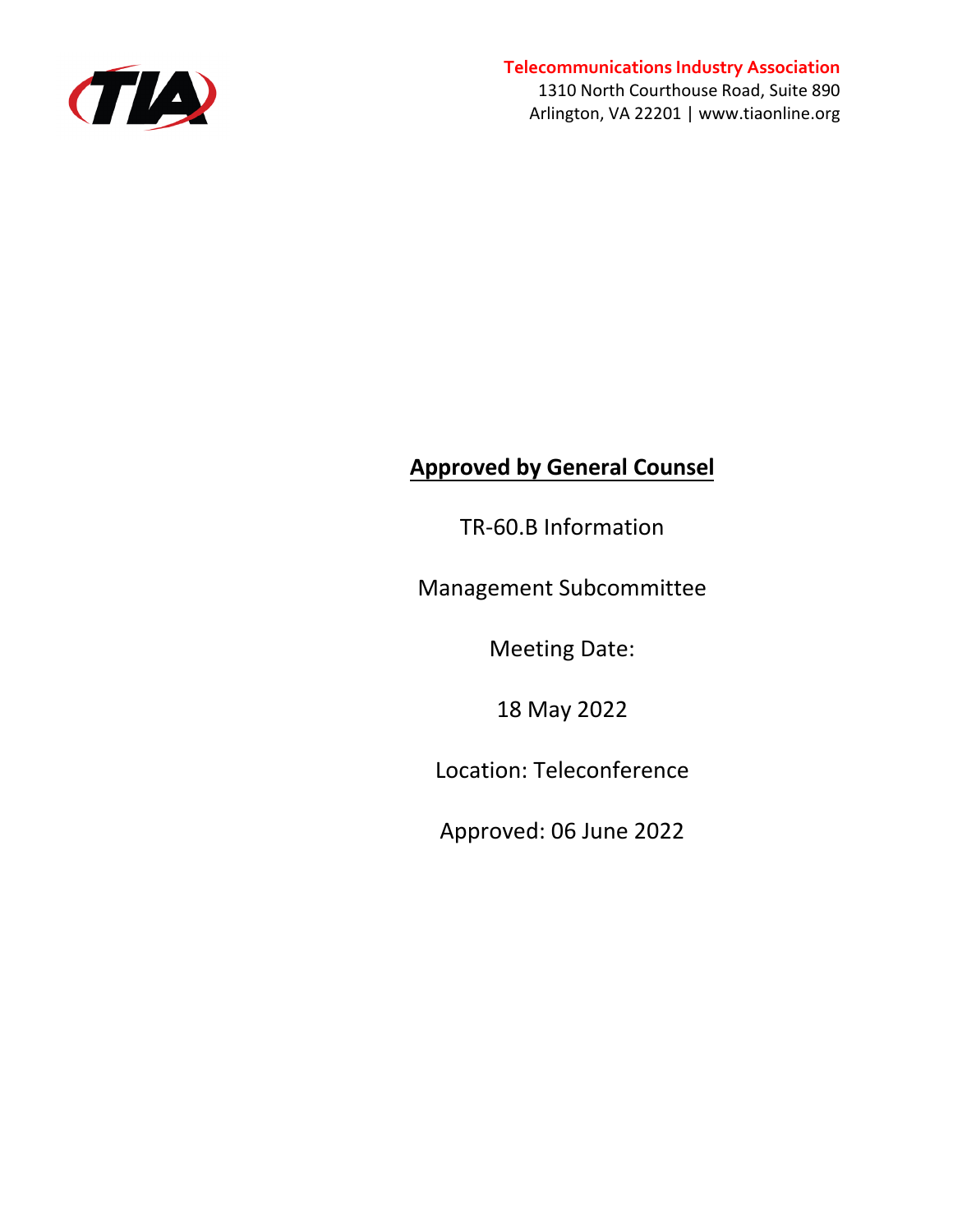

### **TR-60.B Information Management Subcommittee Meeting**

| Date:        | 18 May 2022                            |
|--------------|----------------------------------------|
| Time:        | 10:00AM - 12:00PM ET                   |
| Location:    | <b>Virtual GoToMeeting</b>             |
| Chair:       | David Cuthbertson, Square Mile Systems |
| Vice-Chair:  | Gary Patton, US Army                   |
| TIA Contact: | Cheryl Thibideau                       |

#### Administrative/General Business

- Call to Order at 10:04 am ET
- Attendance (Call Quorum, Introductions, Roster)

|                   |                  | <b>Attendance TR-60.B Subommittee Meeting Teleconference 18 May</b> |              |  |
|-------------------|------------------|---------------------------------------------------------------------|--------------|--|
| 2022              |                  |                                                                     |              |  |
| <b>First Name</b> | <b>Last Name</b> | <b>Company Name</b>                                                 | Present      |  |
| Christy           | Miller           | BCL Consulting, Inc.                                                | 1            |  |
| Peter             | Sharp            | <b>Business Network Technology</b>                                  | 1            |  |
| Dan               | Gotimer          | <b>Connectivity Solutions, LLC</b>                                  | $\mathbf{1}$ |  |
| Michael           | Cleveland        | <b>Connectivity Solutions, LLC</b>                                  | 1            |  |
| Jerry             | <b>Bowman</b>    | Global Com, Inc.                                                    | 1            |  |
| Cindy             | Montstream       | Legrand                                                             | $\mathbf{1}$ |  |
| Tim               | Reichert         | Lifecycle Sherlock                                                  | $\mathbf{1}$ |  |
| David             | Cuthbertson      | <b>Square Mile Systems</b>                                          | $\mathbf{1}$ |  |
| Cheryl            | Thibideau        | <b>TIA</b>                                                          | $\mathbf{1}$ |  |
| Mark              | Reynolds         | University of New Mexico                                            | $\mathbf{1}$ |  |
| Dave              | Mercier          | UL                                                                  | 1            |  |
| Gary              | Patton           | US Army                                                             | 1            |  |
|                   |                  | Total                                                               | 12           |  |

• Quorum achieved at 10:03 am ET

• Notice of Participation

#### **TIA Important Notice of Participation**

Participation in, or attendance at, any activity of a TIA Formulating Group or any sub-element thereof, constitutes acceptance of an agreement to be bound by all provisions of TIA Standards Development Procedures and permission that all communications and statements, oral or written, or other information disclosed or presented, and any translation or derivative thereof, may without compensation, and to the extent such participant or attendee may legally and freely grant such copyright rights, be distributed,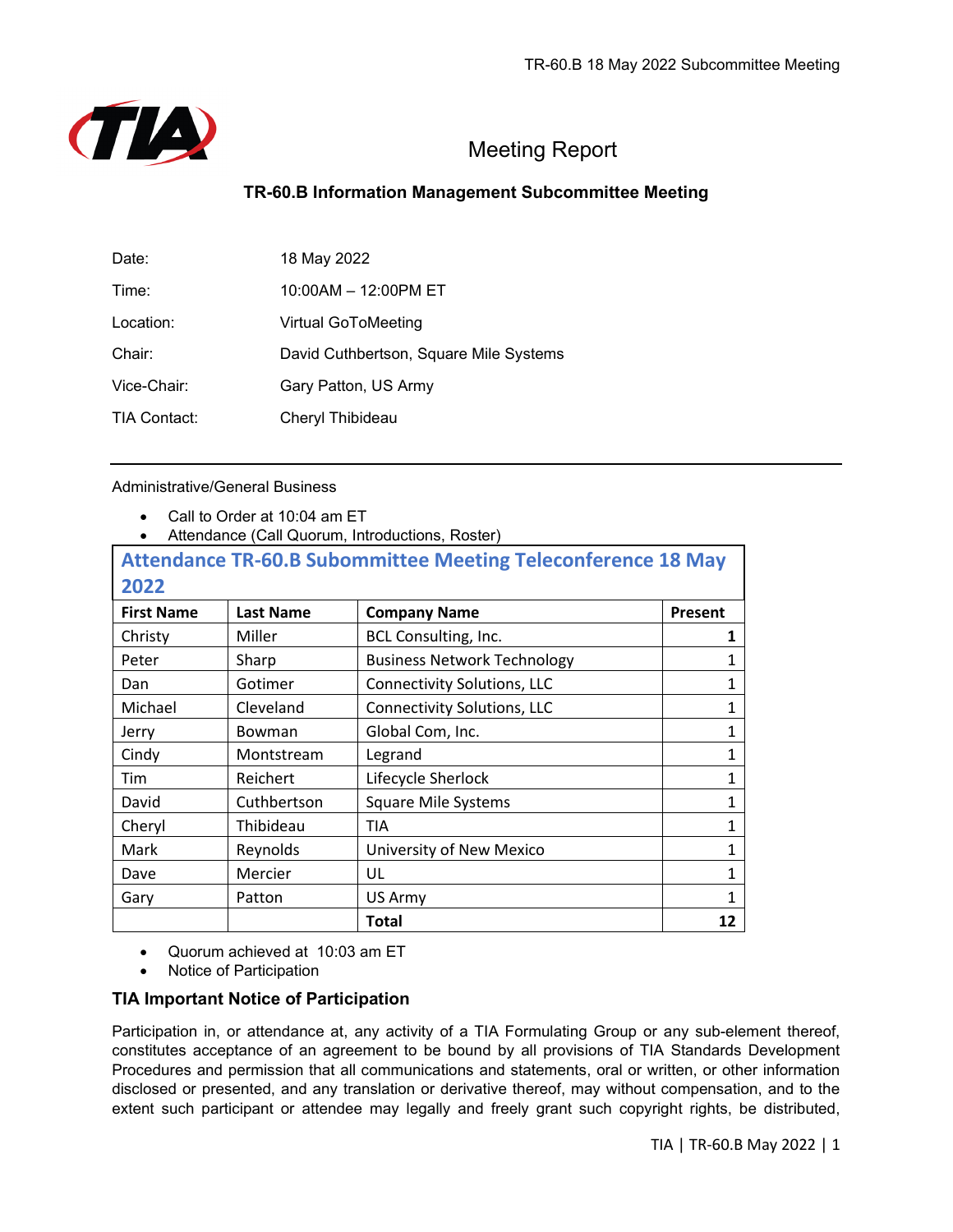

published, and posted on TIA's web site, in whole or in part, on a non-exclusive basis by TIA or TIA's licensees or assignees, or as TIA directs. Exceptions to the foregoing may be granted or permitted in writing to the Chair of the Formulating Group by the head of the TIA Standards Department on a case-by-case basis.

#### **TIA is actively seeking participation in TR-60 standards projects from the user and general interest categories**

• Intellectual Property Rights Policy (Early Disclosure Policy)

TIA's Intellectual Property Rights Policy can be found in Statements of Policy (ANNEX C) and other clauses and annexes of TIA Standards Development Procedures. Participants in the work of the TIA Formulating Groups are urged to review the appropriate sections. Individual participants are encouraged to notify TIA of any patent(s) or published pending patent application(s) of which they are aware that may be essential to the practice of a proposed TIA Publication, including requirements introduced through normative references, early on in the development to reduce the possibility for delays in the development process and increase the likelihood that the proposed TIA Publication will become a Standard. However, a Patent Holder who has provided TIA with a TIA Patent Holder Statement with respect to the applicable proposed TIA Publication need not (but may elect to) identify its specific patent(s) or published pending patent application(s) that may be essential to the practice of the proposed TIA Publication in question. Patent searches are not required to comply with the TIA Intellectual Property Rights Policy.

- Current meeting agenda review and approval
	- $\circ$  Motion to approve Mark Reynolds
	- o Second Dan Gotimer
- Previous Meeting Report Review and Approval
	- o Motion to approve Peter Sharp
	- o Second Dan Gotimer
- Chair Report
- Roles and Responsibilities and Subcommittee Structure
- How Quorum is achieved in Subcommittee Meetings (TIA ECOPs):
	- o **"4.7.1.1 Quorum**

A quorum, consisting of more than half of the combined eligible voting Member and Participant companies (see Section 5.2), must be found to be present in order to conduct business. It is the Chair's responsibility to ensure that all decisions are made and actions are taken only in the presence of a quorum.

If a quorum is not present, no official action may be taken at the meeting, but proposals may be distributed to the eligible voters for consideration by ballot. Issuing and tallying such ballots may be coordinated with the TIA Standards Department.

After a quorum is found to be present, any new Members or Participants who have vested voting rights should be so advised (see Section 5.2.2.2).

A quorum is considered to be present until the scheduled end of the meeting, until the end of an approved extension of a quorum, or until a quorum is found to be no longer present.

**4.7.1.1.1 Voting Rights for New Engineering Committees and New Sub-elements** At the first meeting of a newly formed Engineering Committee or newly formed subelement, attending Members and Participants in good standing have voting rights. At the second meeting, attending Members and Participants in good standing have voting rights. At the third meeting, the requirements for voting rights shall apply (see Section 5.2). The same rules for finding a quorum to be present apply (see Section 4.7.1.1)."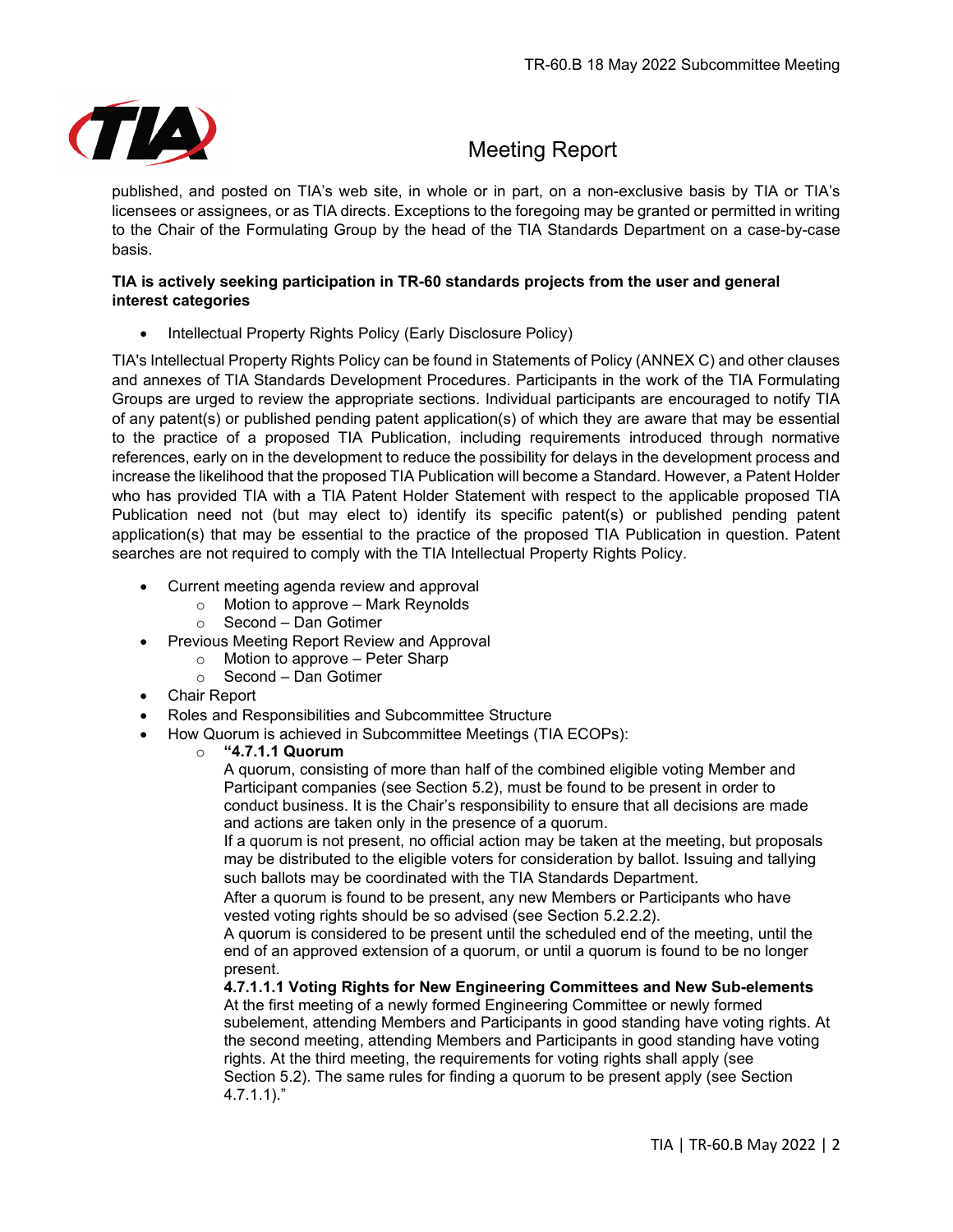

#### o **"5.2 Voting Rights and Representation**

Voting representation from any company (or comparable body) is limited to one representative on any Engineering Committee, Formulating Group or sub-element. Engineering Committee Chairs should encourage participating companies (or comparable bodies) to ensure that the Voting Representative is, in fact, the person who attends Engineering Committee and sub-element meetings. If a company (or comparable body) includes several divisions or subsidiaries, voting representation is limited to one person from that company (or comparable body) unless it can be shown that the operations are so different as to represent different interest categories.

Any question regarding voting representation shall be referred to and addressed by the TIA Standards Department.

#### **5.2.1 Representatives**

The TIA Standards Department requires information on company (or comparable body) representatives participating in a TIA Engineering Committee. Such information may be submitted in writing or via e-mail to the TIA Standards Department, who will forward the information to the Chair of the Engineering Committee or sub-element.

In addition to the representatives referred to above, TIA maintains a supplemental mailing list, and individuals whose names appear on this list may receive copies of Engineering Committee correspondence distributed by TIA.

Member companies (or comparable bodies) may place additional names on the supplemental mailing list without charge for up to ten individuals, and may place further additional names on the supplemental mailing list upon payment of a service fee per name, per list, as established by the TIA Standards Department. Deviations from this policy require approval of the head of the TIA Standards Department.

Participants in an Engineering Committee may place additional names on the supplemental mailing list upon payment of a service fee per name, per list, as established by the TIA Standards Department.

#### **5.2.2 Voting Rights: One Company, One Vote**

In any situation, vote or ballot, each company (or comparable body) in good standing has one vote. Any employee or duly recognized representative of that company (or comparable body) may cast a vote on behalf of that Member or Participant. In any case, only one such representative may vote.

#### **5.2.2.1 Multiple, Proxy and Absentee Votes**

No individual may vote or cast a ballot on behalf of more than one Member or Participant, and no proxy or absentee ballots will be recognized at meetings.

#### **5.2.2.2 New Members and Participants at Established Engineering Committee and Sub-element Meetings**

Representatives of new Member and of new Participant companies (or comparable bodies) are granted voting rights after a quorum has been found to be present at the second consecutive meeting attended as a Member or Participant in good standing (see Section 5.1).

#### **5.2.2.3 Meetings of New Engineering Committees and Sub-Elements**

For newly-formed Engineering Committees and their sub-elements, voting rights are granted to Members and Participants in good standing when the Engineering Committee or sub-element is established or reorganized.

#### **5.2.2.4 Non-voting Liaison Representatives**

Engineering Committee Chairs may appoint volunteers to be non-voting liaison representatives from other trade associations or professional societies when appropriate and approved by the TIA Standards Department.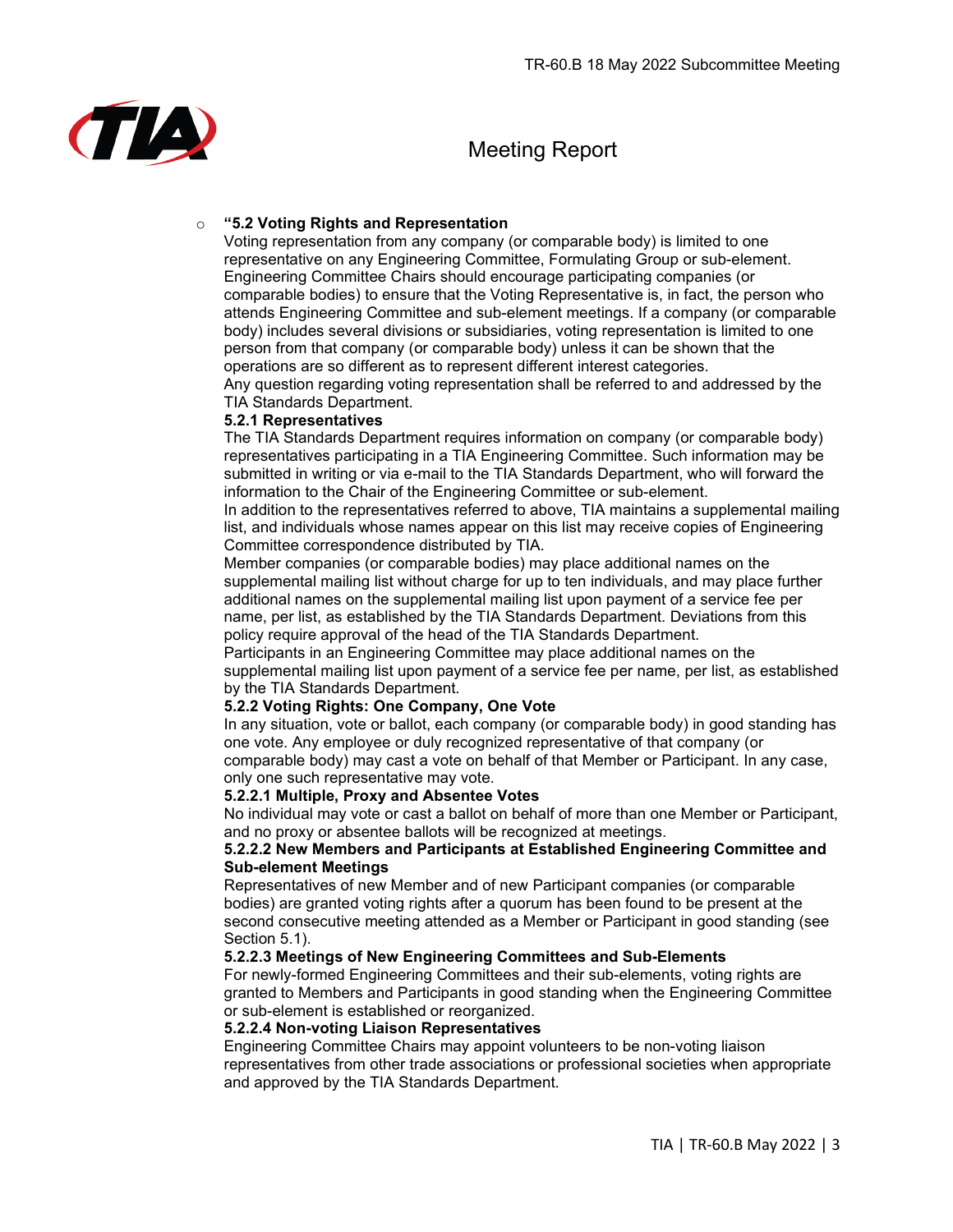

Liaison arrangements are usually made on a reciprocal basis. Fees may be waived when a reciprocal arrangement is in effect and is approved by the TIA Standards Department. A liaison representative has full privileges to participate in Engineering Committee activities and receive pertinent mailings but may not vote.

#### **5.2.2.5 Non-voting Observers**

Requests from other organizations or individuals for status as an observer at a meeting should be referred to the TIA Standards Department.

A Chair or TIA Standards Department staff may allow any person to observe one meeting without requiring payment of any fees or dues in order to allow the person to see if their company (or comparable body) is directly and materially interested in the work of the Engineering Committee.

#### **5.2.2.5.1 Non-voting, Non-U.S. Observers**

Requests from non-U.S. Standards Developers, individuals, or companies (or comparable bodies) for observer status will be considered on a case-by-case basis by the TIA Standards Department.

Since, in some cases, U.S. export laws and regulations may bar participation in the meetings or bar their receipt of technical information, special rules may apply to non-U.S. participants.

#### **5.2.3 Maintaining Voting Rights**

Continuation of voting rights as a company (or comparable body) of any Engineering Committee or sub-element depends upon active participation in the work program. Active participation is defined, for such purpose, as representation in at least one of the three most recent (consecutive) announced meetings.

Engineering Committee Chairs, with assistance from the TIA Standards Department, are required to enforce the membership continuation rules in order to maintain the ability to raise a quorum at meetings (see Section 4.7.1.1).

Any Member or Participant in default of payment of fees shall have membership rights suspended until such time as the company (or comparable body) returns to good standing (see Section 5.1).

#### **5.2.3.1 Notification**

After three successive meetings without representation, the Chair or the TIA Standards Department shall notify the company (or comparable body) of its failure to meet minimum participation requirements and the resulting removal of the company (or comparable body) from the list of voting Members and Participants.

#### **5.2.3.2 Reinstatement of Voting Rights**

Reinstatement of voting rights requires a resumption of participation in the Committee's work through participation in two consecutive meetings, with voting rights reinstated after a quorum is declared at the second of those two meetings.

The Chair or the TIA Standards Department shall notify the company (or comparable body) when reinstatement requirements have been met."

#### • Old business

- **New business** 
	- $\circ$  Discussion by TR-60 Chair Jerry Bowman on numbering scheme for all TR-60 standards o Vote to approve new project TIA-5077.1 (previously TR-60.1.B)
		- Vote to approve new project TIA-5077.1 was delayed until next meeting so that project request form could be filled out
- Case Study: Spaghetti Cabling
	- o Started discussion on Spaghetti Cabling presented by TR-60.B, David Cuthbertson. Discussion will be continued during next meeting on 16 June 2022.
- Items from the floor
- Adjournment